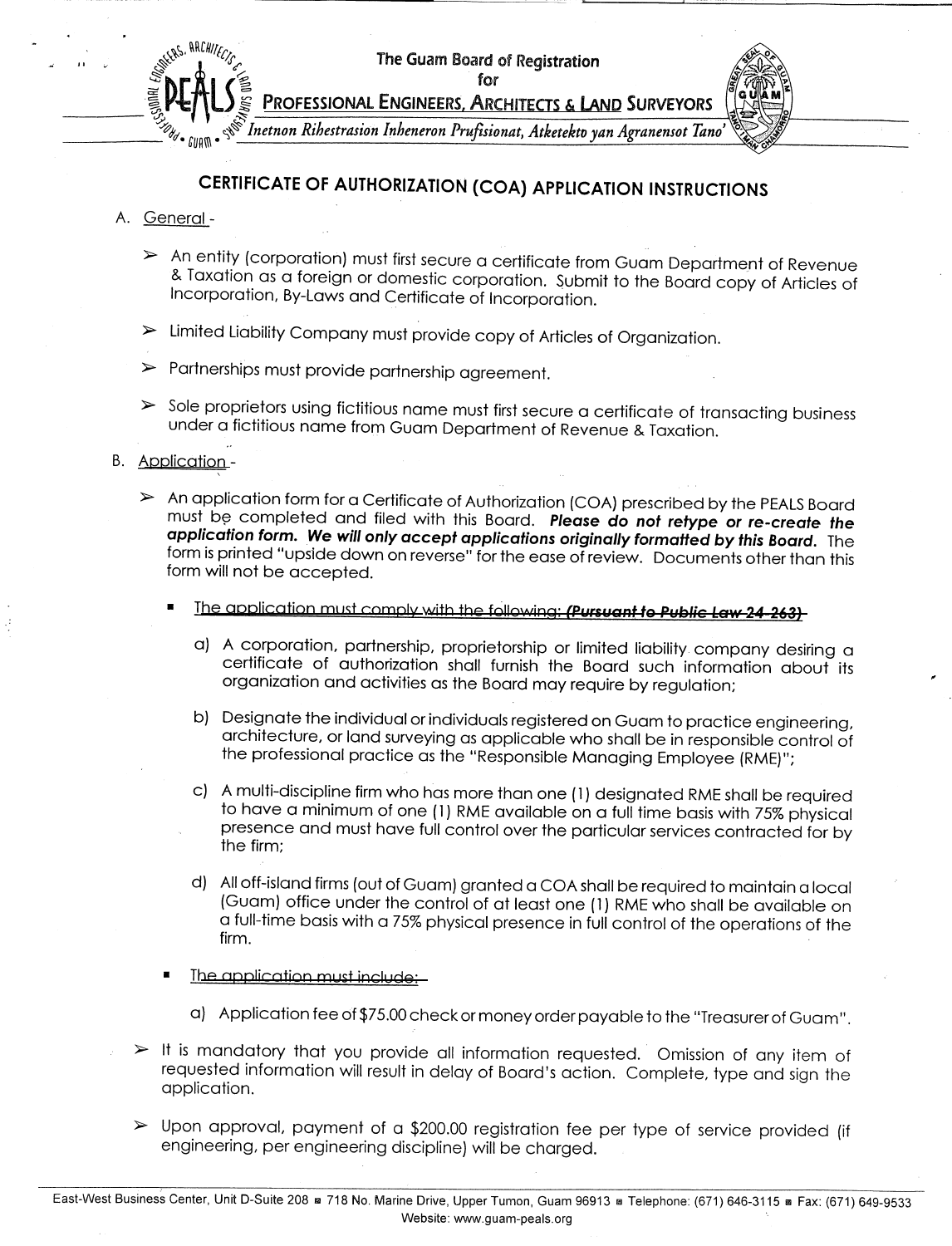

] NEW<br>] AMENDMENT<br>] RENEWAL

East-West Business center, unit-D, Suite 208 718 North Marine Drive Upper Tumon, Guam 96913

I RENEWAL **Tel: 6711646-3115 • Fax:** 6711649-9533 Website: www.guam-peais.org E-mail: info@guam-peais.org

**APPLICATION FOR A CERTIFICATE OF AUTHORIZATION**

| FIRM NAME/BUSINESS ADDRESS:<br>1                                                            |                                                  |                   | $\overline{2}$ | TYPE OF OWNERSHIP:                                                                                                                                                                       |                                                                                                                |  |  |  |  |
|---------------------------------------------------------------------------------------------|--------------------------------------------------|-------------------|----------------|------------------------------------------------------------------------------------------------------------------------------------------------------------------------------------------|----------------------------------------------------------------------------------------------------------------|--|--|--|--|
|                                                                                             |                                                  |                   |                | 1 Corporation<br>] Partnership<br><b>J</b> Limited Liability Company<br><b>J</b> Sole Proprietorship<br>$\overline{\mathbf{i}}$ $\overline{\mathbf{j}}$ Other $\overline{\mathbf{j}}$    |                                                                                                                |  |  |  |  |
| 1a                                                                                          | <b>APPLICATION IS FOR:</b>                       |                   | 2a             | PRESENT FIRM INCORPORATED or ORGANIZED IN:                                                                                                                                               |                                                                                                                |  |  |  |  |
| [ ] Parent Company                                                                          |                                                  |                   |                |                                                                                                                                                                                          |                                                                                                                |  |  |  |  |
|                                                                                             | [ ] Branch or Subsidiary (complete block 3)      |                   |                | City                                                                                                                                                                                     | <b>State</b><br>Date                                                                                           |  |  |  |  |
| 3                                                                                           | Name of Parent Company/Business Address, if any: |                   |                | Professional Services to be provided:                                                                                                                                                    |                                                                                                                |  |  |  |  |
|                                                                                             |                                                  |                   |                | <b>J</b> Civil Engineering<br>[ ] Architecture<br>J Electrical Engineering [76] Land Surveying<br>1 Mechanical Engineering [76] Construction Mgmt<br>Structural Engineering<br>[ ] Other |                                                                                                                |  |  |  |  |
| RESPONSIBLE MANAGING EMPLOYEE (RME) FOR PROFESSIONAL SERVICES TO BE PROVIDED:<br>5.         |                                                  |                   |                |                                                                                                                                                                                          |                                                                                                                |  |  |  |  |
|                                                                                             | PROFESSIONAL SERVICE<br><b>NAME</b>              |                   |                | <b>GUAM REG NO.</b><br><b>SIGNATURE</b>                                                                                                                                                  |                                                                                                                |  |  |  |  |
|                                                                                             |                                                  |                   |                |                                                                                                                                                                                          |                                                                                                                |  |  |  |  |
|                                                                                             |                                                  |                   |                |                                                                                                                                                                                          |                                                                                                                |  |  |  |  |
|                                                                                             |                                                  |                   |                |                                                                                                                                                                                          |                                                                                                                |  |  |  |  |
|                                                                                             |                                                  |                   |                |                                                                                                                                                                                          |                                                                                                                |  |  |  |  |
|                                                                                             |                                                  |                   |                |                                                                                                                                                                                          |                                                                                                                |  |  |  |  |
| G.                                                                                          |                                                  |                   |                |                                                                                                                                                                                          | GUAM OFFICE, if different from Block 1: (Pursuant to Section 32123(c), GCA Title 22 as amended by P.L. 24-263) |  |  |  |  |
| <b>Business (Physical) Address:</b>                                                         |                                                  | Telephone:        |                | Mailing Address (if different from business address):                                                                                                                                    |                                                                                                                |  |  |  |  |
|                                                                                             |                                                  | Fax:              |                |                                                                                                                                                                                          |                                                                                                                |  |  |  |  |
| E-Mail:                                                                                     |                                                  |                   |                |                                                                                                                                                                                          |                                                                                                                |  |  |  |  |
| NAME(S) OF RME WITH 75% PHYSICAL PRESENCE AND IN FULL CONTROL OF THE GUAM OPERATIONS:<br>7. |                                                  |                   |                |                                                                                                                                                                                          |                                                                                                                |  |  |  |  |
| <b>NAME</b>                                                                                 |                                                  | <b>DISCIPLINE</b> |                | GUAM REG NO.                                                                                                                                                                             | SIGNATURE                                                                                                      |  |  |  |  |
|                                                                                             |                                                  |                   |                |                                                                                                                                                                                          |                                                                                                                |  |  |  |  |
|                                                                                             |                                                  |                   |                |                                                                                                                                                                                          |                                                                                                                |  |  |  |  |
|                                                                                             |                                                  |                   |                |                                                                                                                                                                                          |                                                                                                                |  |  |  |  |
|                                                                                             |                                                  |                   |                |                                                                                                                                                                                          |                                                                                                                |  |  |  |  |
|                                                                                             |                                                  |                   |                |                                                                                                                                                                                          |                                                                                                                |  |  |  |  |